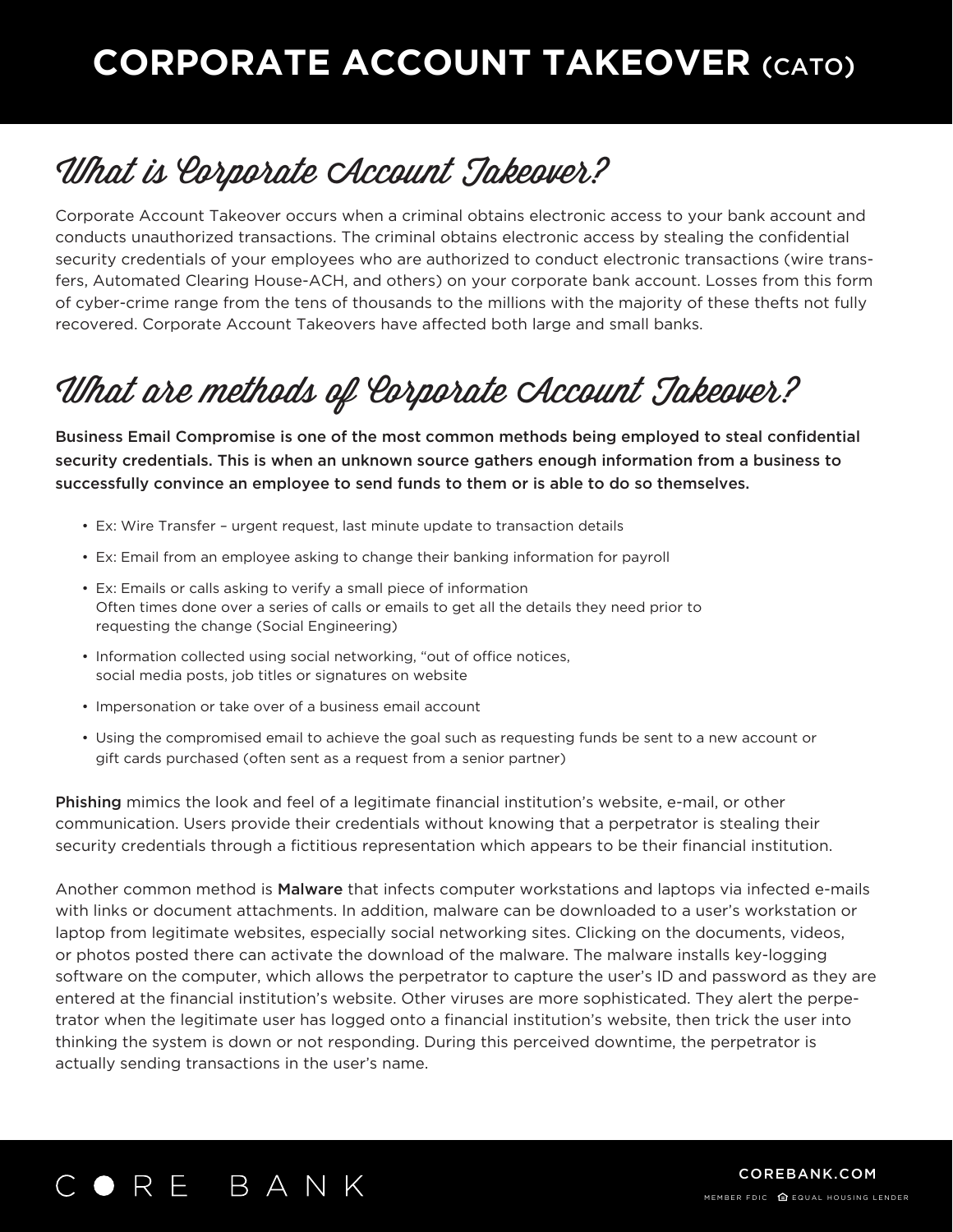#### **CORPORATE ACCOUNT TAKEOVER** (CATO)

# What does Corporate Account Takeover look like?

If robust authentication is not used and a user's credentials are stolen, the perpetrator can take over the account of the business. To the financial institution, the credentials appear to be the legitimate user. The perpetrator has access to, and can review the account details of, the business. These details include account activity and patterns, and ACH and wire transfer origination parameters such as file size and frequency limits and Standard Entry Class (SEC) codes.

With an understanding of the permissions and the limits associated with the account, the perpetrator can transfer funds out of the account using wire transfers or ACH files. With ACH, the file would likely contain PPD (Prearranged Payments & Deposits) credits routed to accounts at one or more receiving depository financial institutions (RDFI's). These accounts may be newly opened by accomplices or unwitting 'mules' for the express purpose of receiving and laundering these funds. The accomplices or mules withdraw the entire balances shortly after receiving the money and send the funds overseas via wire transfer or other popular money transfer services.

Perpetrators also send ACH files containing debits in order to collect additional funds into the account that can subsequently be transferred out. The debits would likely be CCD (Cash Concentration & Disbursement) debits to other small business accounts for which the perpetrator has also stolen the credentials or banking information. Given the 2-day return timeframe for CCD debits, and the relative lack of account monitoring and controls at many small businesses, these debit transactions often go unnoticed until after the return timeframe has expired.

## What can businesses do to protect themselves?

- Education is Key Train your employees
- Secure your computer and networks
- Limit Administrative Rights Do not allow employees to install any software without receiving prior approval.
- Install and Maintain Spam Filters
- Surf the Internet carefully
- Install & maintain real-time Anti-Virus & Anti-Spyware Desktop Firewall & Malware Detection & Removal software. Use these tools regularly to scan your computer. Allow for automatic updates and scheduled scans.
- Install routers and firewalls to prevent unauthorized access to your computer or network. Change the default passwords on all network devices.
- Install security updates (patches) to operating systems and all applications as they become available.
- Block Pop-Ups
- Use strong password policies
- Do not open attachments from e-mail Be on the alert for suspicious e-mail
- Do not use public Internet access points
- Monitor and Reconcile Bank Accounts Daily especially near the end of the day
- Note any changes in the performance of your computer dramatic loss of speed, computer lock-ups, unexpected rebooting, unusual pop-ups, etc.
- Make sure that your employees know how and to whom to report suspicious activity both at your Company and your Bank
- Use multi-layer security

#### ORE BANK